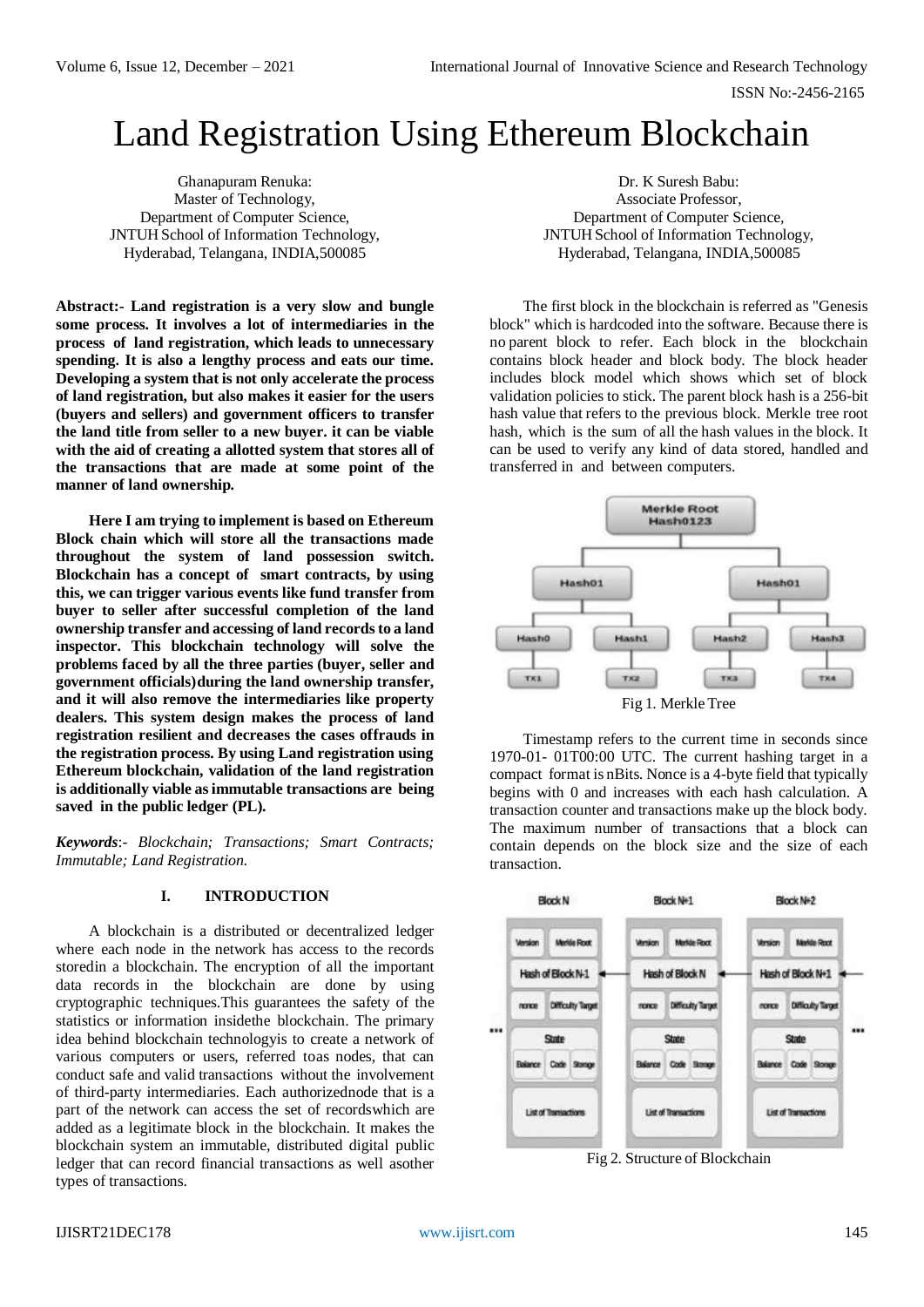### ISSN No:-2456-2165

The hash value is being used to link each new block in the chain to the previous block. Each block's hash is like a unique fingerprint. The hash value identifies a block and all its contents. As a result, once a block is created, any change within the block will cause the hashto change. This is the method used to ensure the security of a blockchain, but computers nowadays are extremely fast, capable of calculating hundreds of thousands of hashes per second. An attacker can tamper with a block in a matter of moments and then recalculate all the hashes of other blocks to make the blockchain valid again. Blockchains use the consensus algorithms concept to correct this issue.

A consensus algorithm is a protocol that allows all parties in a blockchain network to reach an agreement (consensus) on the current state of the ledger and trust unnamed peers in a distributed computing environment. However, the time required to verify the results of the computational problem is insignificant in comparison to the effort required to solve the computational problem itself. Because this mechanism makes it difficult to tamper with the blocks, even if you tamper with a single block, you will need to recalculate the proof-of-work for all subsequent blocks. As a result, hashing and consensus mechanisms ensure the security of a blockchain.

# **II. LITERATURE REVIEW**

Land title is one of India's most contentious topics. It lacks a correct scheme for maintaining property or asset documents and providing the outcomes of rare and long drawn legal conflict to an individual with conclusive titles. Now a days in India land title or ownership does not ensure its full rights to an owner. In addition, property transactions are carried out on paper and are not very frequently updated, resulting in countless conflicts over property. Land or asset documents are centralized and preserved in the sub-registrar's office in India. It is also possible that the record may be altered or manipulated or damaged. Challenges inthe current Land Registration System:

- Ownership Verification: One of the challenges faced by land registration authorities worldwide is to ensure ownership verification to transfer the title to the newly bought buyer.
- Ownership History: Many properties do not have a correct recorded ownership history in many cases. When negotiating
- with unknown people, having access to the whole ownership title history for an asset (e.g., a block of land) or property enhances trust.
- Unauthorized sale of lands: Properties might get sold without authorization causing financial damage to the owners orinsurance companies.
- Delays in Ownership Transfer: Paper based land or asset registration and ownership transfer are prolonged taking more time. Inaccurate property value might result in improper tax or insurance premiums.
- Failure to detect scams: Current paper-based or digital records fail to prevent frauds and identity theft that could lead to illegal sales.

To take purchase decision, it is required high-quality, accurate, and timely information. A clear vision could be difficult to obtain as several factors contribute to property value. Current heterogeneous data silos, the myriad of information sources, and their mutual distrust (e.g., buyers and sellers or banks and buyers) make things even more difficult. New mechanisms are required for guaranteeing transparent, trust, and traceable data flows in negotiating and transacting the ownershipor title of properties.

Issues related to paper-based registration:

- Paper-based documents: which can lead to modification or damage.
- Inefficient due to heavy reliance on multiple thirdparties or mediators.
- High transaction cost
- A prolonging of the time in which property transactionis completed.

# *A. E-Registration*

After paper-based land registration, e-registration came into picture. It also has some pros and cons due to which we are looking for better solution. But, based on current situation it is also not a solution to do land registration. Land title or ownership transfer involves sensitive things which cases big effects. Small mistake can lead to transfer to a wrong person. Issues related to e-registration:

- E-registration is a centralized method, and all information will be lost if there is a crash in the system, so it's not that safe.
- Due to poor implementation of system, individuals are unable to process their application and thus flood the helpdesks.
- The system is not safe because of possibility of hacking.
- Since some of the processes are manual, records could be manipulated.

# **III. PROPOSED SYTEM DESIGN**

Here I am implemented Land Registration using Ethereum Block chain. The transparency nature of blockchain could make it possible to trace how property is changed in hands. Blockchain's immutable, auditable and traceable features are enticing government officials around the world to implement the decentralized technology in the land registration process. Land registration on the Ethereum blockchain will alleviate the challenges that all three parties have throughout the land registration or title ownership title process, as well as eliminate the need for intermediaries such as real estate agents.

Step 1: User Registration to the platform with his/her details by using valid government ID proof. The request will be assigned to their respective police station. On successful validation of details, the user can get credentials to do transactions on their own.

Step 2: Seller uploads the property specifications.

Step 3: Once the seller uploads the property details, then all the authorized buyers can view property details. If any buyer likes to buy that property, then the buyer requests access to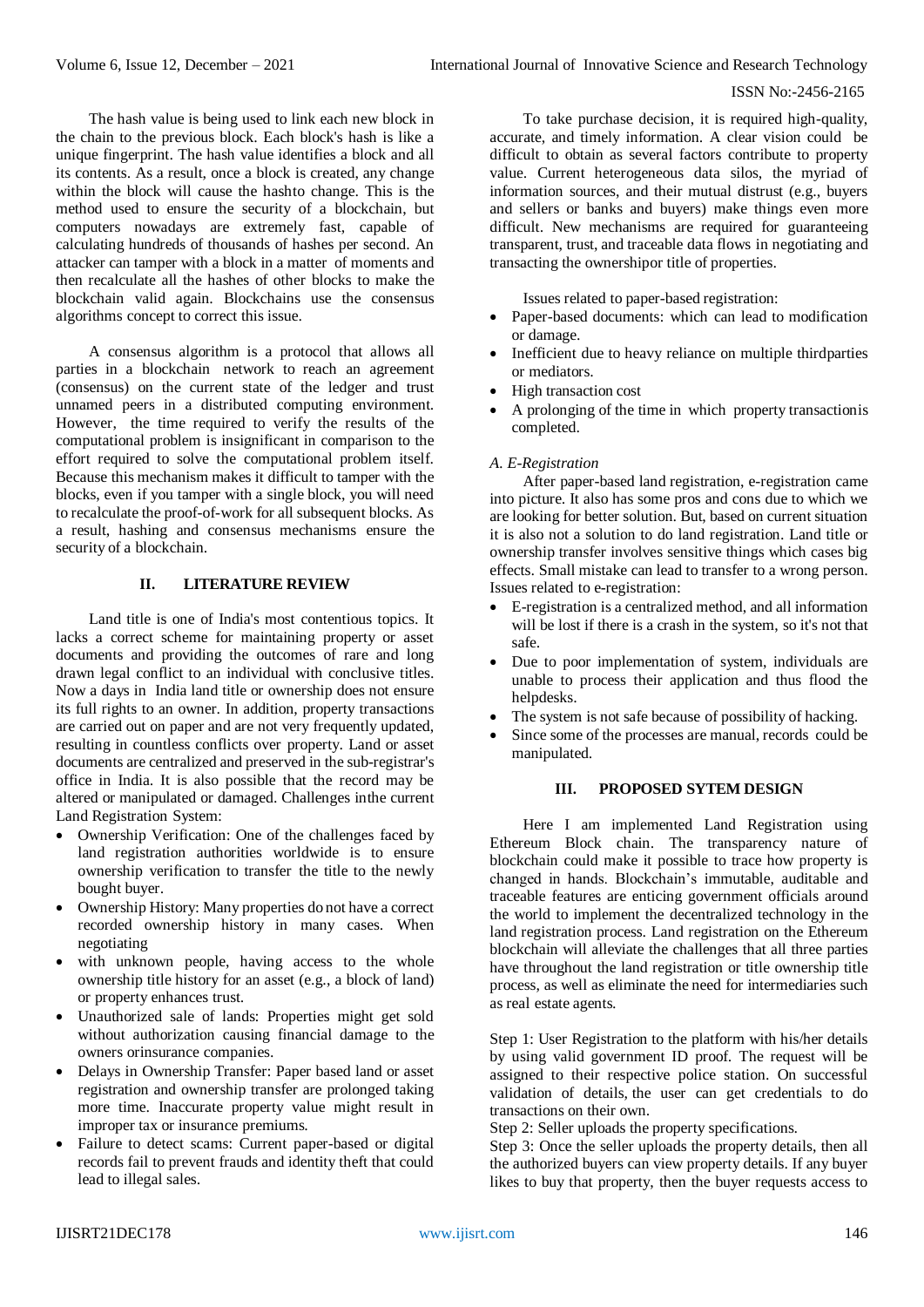#### ISSN No:-2456-2165

the listed property. Then that request will be sent to seller. The seller may accept the request or reject the request. If seller rejects, then the buyer will get the notification of rejection.

Step 4: Seller approves the transfer request and Register Officergets the notification.

Step 5: Verification of transactions by Land registration officer and initiation of the transfer. Registration authority or land inspector verifies the data submitted by buyers and sellers and uploads the validated records to the blockchain land registry platform.

Step 6: Registered Land Data Validation and Authentication. Sale amount or ethers will be transferred from buyer to seller as soon as the details are validated.



Figure 3. Proposed System Design

First step in the development process is to setup the environment for the application. First, I installed all the required tools for the development. Those are truffle suite, node js, ganache, npm, python and sql.

In the second step of development process is back-end development. I implemented smart contracts for the Registration Process. Smart contracts are programs that run as they have been set up to run by the person who developed the contracts. Python language is used for writing the smart contracts on Ethereum blockchain platform. The Ethereum blockchain may be communicated with using the Python package Web3.py. It's most seen in decentralized apps, or dapps, to aid with sending transactions, engaging with smart contracts, accessing block data,and several other tasks. The Web3.js JavaScript API is used to serve the API. Flask is a Python web framework that includes tools for creating lightweight web applications. Armin Ronacher, who heads a worldwide network of python fans, created it. It is built using the WSGI toolkit and the Jinja2 template engine.Flask is an example of a micro framework.

The third phase, after building the back-end programs, isto construct the front-end application. The front end is used to interface with the smart contracts. I used JavaScript, HTML, and CSS to create the front-end.

The fourth step is to connect to blockchain. After installing the ganache and truffle suite, I have created a Land Registration workspace to do transactions with this workspace.

After creating workspace, we will get 10 accounts along 30 with details about the server, gas limit, gas price etc. Each account gives 100 ethers for the sake of transactions. In the last step, after connecting to the Block chain, the seller and buyer can do the transactions under the inspection of Registration Officer.

#### **IV. RESULTS AND DISCUSSION**

Figure 4 is the Login page of this application. The user or authorized person can login to the platform by using sign in. New user who is buyer or seller can register to the platform by using Register. If any user forgot the password, then they can have the new password after authentication on valid details.



Fig 4. Login Page